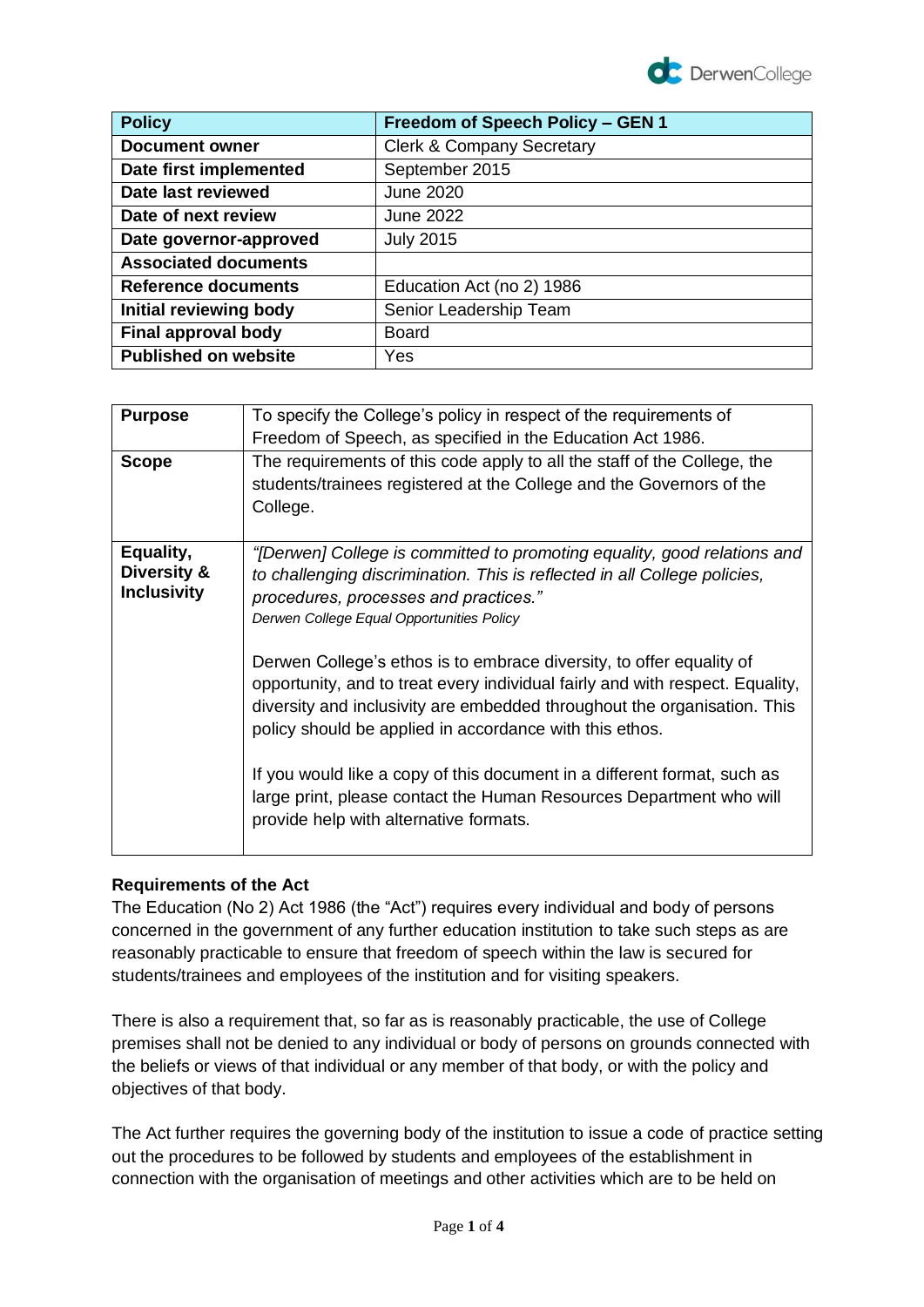

College premises and the conduct required of such persons in connection with any such meeting or activity.

Finally, every individual and body of persons concerned in the governance of the College is required to take such steps as are reasonably practicable (including where appropriate the initiation of disciplinary measures) to secure compliance with the code of practice.

### **Principles of the Code**

Derwen College affirms its commitment to freedom of speech. It must, however, take account of its other legal obligations, beyond those imposed by the Act. For example, a speaker who incites an audience to violence, breach of the peace or racial hatred is acting contrary to public order laws and what is said shall not be regarded as lawful speech within the remit of this code. Speakers must respect the rights and freedom of others as protected by the law (for example, they must not make statements which are actionable for defamation).

All meetings taking place on College premises are private, unless the public is expressly invited to attend and activities must further the objects of the Charity.

## **Speakers**

The code is concerned with ensuring that all students/trainees / clients and employees of the College, and visiting speakers, have freedom of speech within the law.

In the case of meetings organised by students/trainees/clients, speakers should come at the invitation of a curriculum area, Student Union Board or Client Forum.

In the case of meetings organised by staff, speakers must come at the invitation of a collective body such as Human Resources or the Leadership Team, or of a member or members of staff individually. The last must first consult a member of the Senior Leadership Team.

In the case of meetings organised by the Board of Governors, speakers must come at the invitation of the Board collectively or a member or members of the Board individually. The latter must first consult the Chair of the Governors or (in his or her absence) the Vice Chair of Governors.

The principal organiser of such a meeting must book a meeting room through the Room Bookings System. If all the specified rooms are already booked, the meeting must be held over until one of the rooms becomes free.

Where a meeting is organised by a collective body or by two or more individuals, the organisers should appoint one person as the principal organiser in order to simplify communication and liaison between the organisers and the College and to avoid confusion.

The principal organiser of a meeting must give the Principal four weeks' written notice of the meeting, setting out the proposed date, time and place of the meeting; the subject of the address; the name of the speaker; and a statement whether the meeting is going to be private or open to the public. Exceptionally, where four weeks' notice is impractical, the Principal or another member of the Senior Leadership Team may agree to accept shorter notice.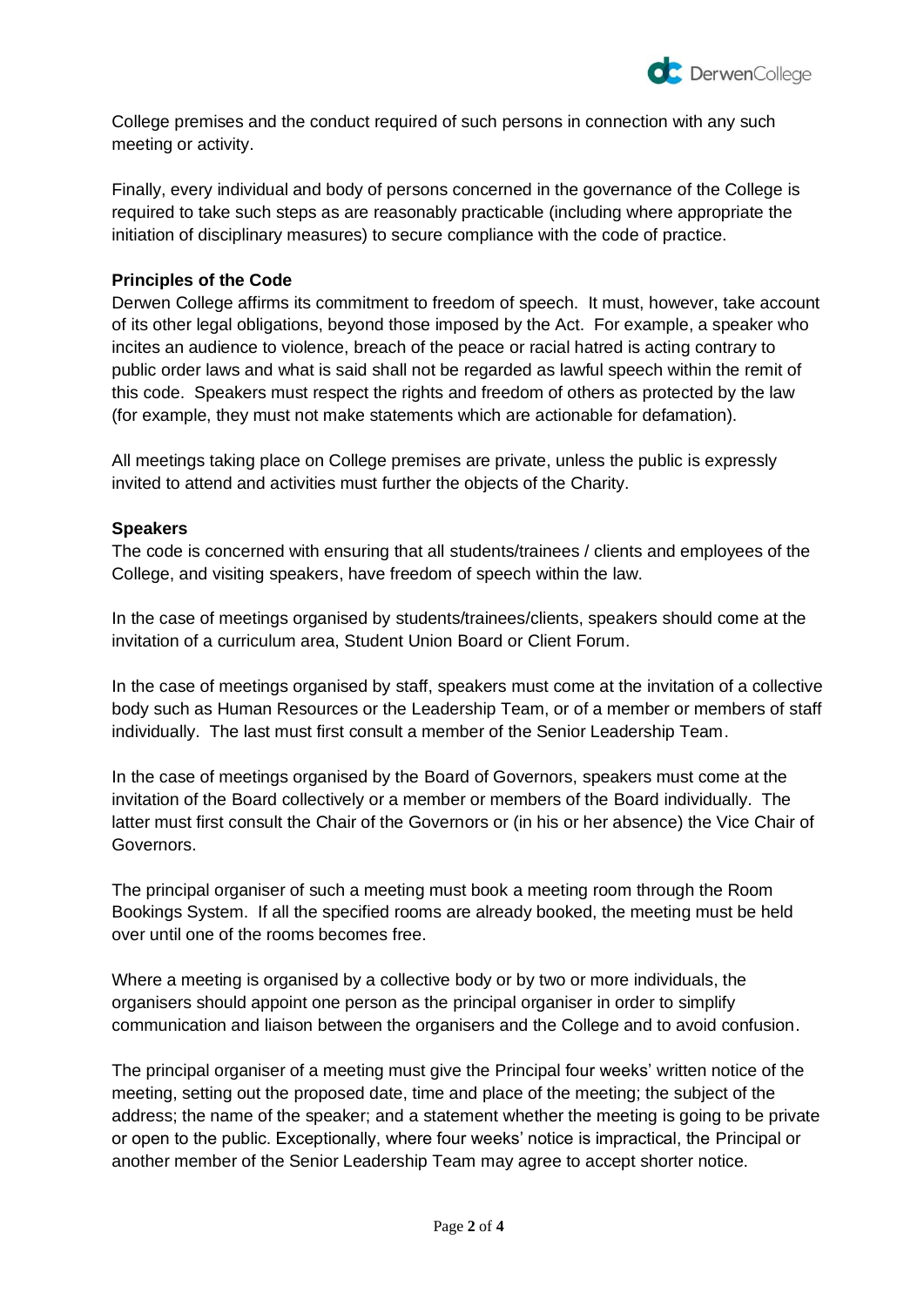

Within one week of receiving notice from the principal organiser, the Principal/SLT will respond in writing. Where permission is granted, the Principal/SLT may attach any conditions which are considered necessary for the fulfilment of the College's legal obligations to protect and secure freedom of speech and/or any other legal obligations and/or to fulfil any other College requirement or rule. The organisers are expected to comply fully with all such conditions.

These conditions may, for example, include:

- A requirement that tickets must be issued where a meeting is to be open to the public.
- That an adequate number of stewards must be provided by the organisers and that the Senior Leadership Team must be satisfied about their suitability.
- That staff members appointed by the Senior Leadership Team must be present, to help in keeping order.
- That a member of the College's staff, appointed by the Senior Leadership Team, must be there as a "controlling officer".
- They may also concern the admission or exclusion of representatives of the media.

The Senior Leadership Team has discretion to consult the police and, if in doing so may then think it appropriate, to attach further conditions. For example, require a meeting to be declared public (which would allow for police presence); or arrange for College staff to take complete responsibility for the security arrangements.

The Senior Leadership Team may use discretion and refuse permission for a meeting or later withdraw permission already given.

The organisers may appeal, within five days of receiving the Senior Leadership Team's decision, to the Chair of the Board of Governors against the whole or part of the decision. The Chair's ruling will be final and will be communicated to the principal organisers within five days of receiving full details of the appeal.

Where a meeting proceeds, the organisers are under a duty to see that nothing in their preparations for it or their conduct of it infringes the law.

It is the ongoing duty of any person involved in organising a meeting or other activity, and also the duty of any person responsible for processing the booking of rooms in the College, to inform the Senior Leadership Team as soon there are reasonable grounds to believe that the activity may be disrupted, for example, by reason of:

- the status of the speaker: or
- the nature of any of the subjects to be discussed; or
- the views or beliefs (whether or not related to the activity) of any person attending; or
- the coincidence of the activity with another activity.